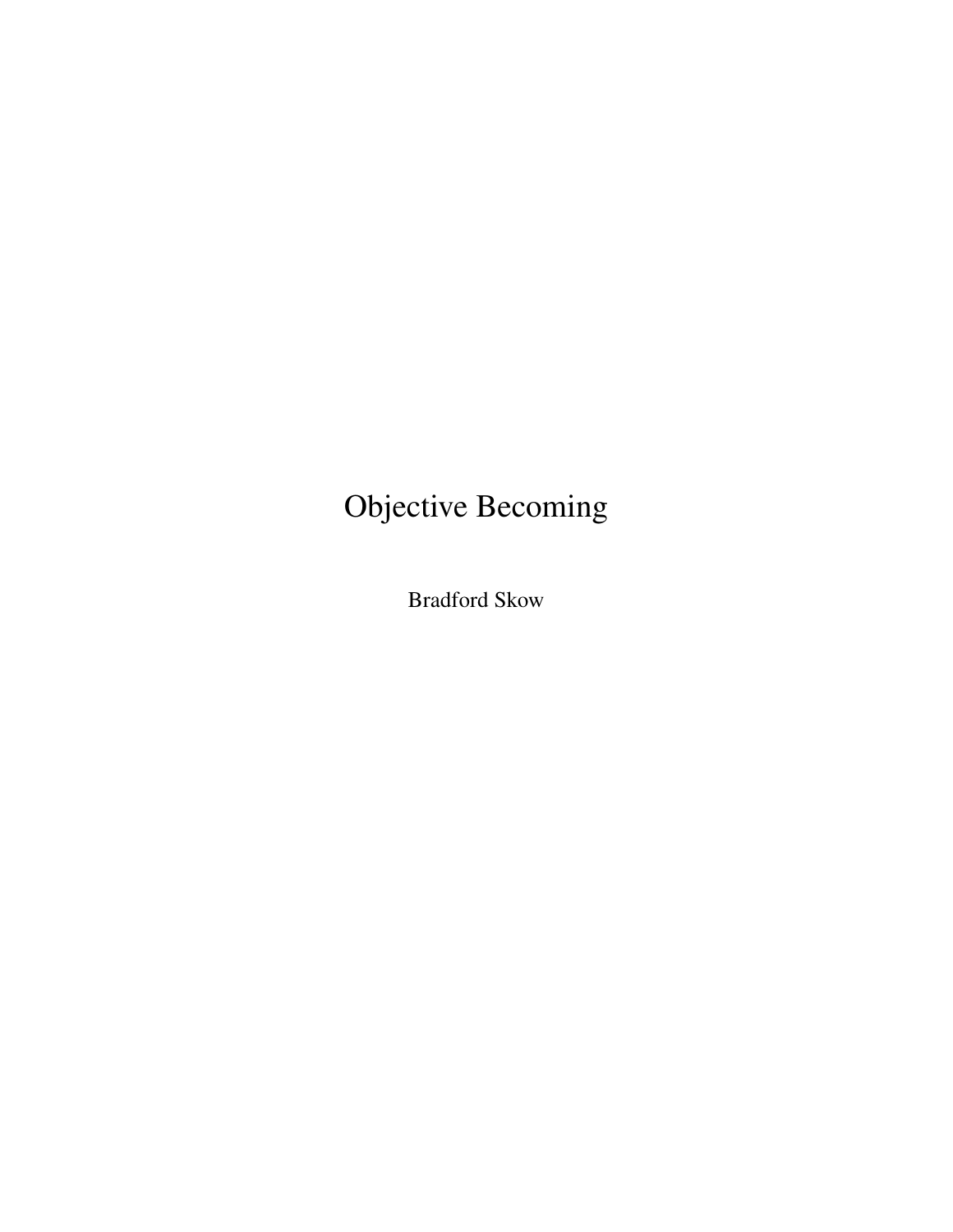## Chapter 1

## Introduction: Time Passes?

As Dylan Thomas's *Under Milk Wood* begins all the townspeople are asleep but we are awake. We hear the dew falling and the "invisible starfall" and the "darkest-before-dawn minutely dewgrazed stir of the black, dab-filled sea." Then the First Voice, who narrates the opening, says: "Time passes. Listen. Time passes." It is a moment of great anticipation. Immersed in the world of the play it is natural to ask, what is coming?

But a philosopher who holds himself outside of the world of the play may ask a different question. He may ask, just what is this process — the passage of time — that (supposedly) goes on as we listen?

We often reach for metaphors when we describe the passage of time. We say that events are carried along by the passage of time from the future into the past, like sticks and leaves floating on a river. Or we say that we move through time from the past into the future, like ships sailing on an unknown sea. But how seriously should we take these metaphors?

In my view, not very seriously. If the passage of time requires that time move or flow in anything like the way rivers do then, I think, there is no such thing as the passage of time. If the passage of time requires that we move through time in anything like the way that trains move through space, then there is no such thing as the passage of time. I hold that time is a lot like space, "just another dimension." Of course I think there are differences between the time dimension and the three dimensions of space.<sup>[1]</sup> I just deny

<span id="page-1-0"></span> $1$ In "What Makes Time Different From Space?" I defended the claim that it is the role that time plays in the laws of nature that makes it different. I am not sure I still believe this view, but it is compatible with denying that time passes.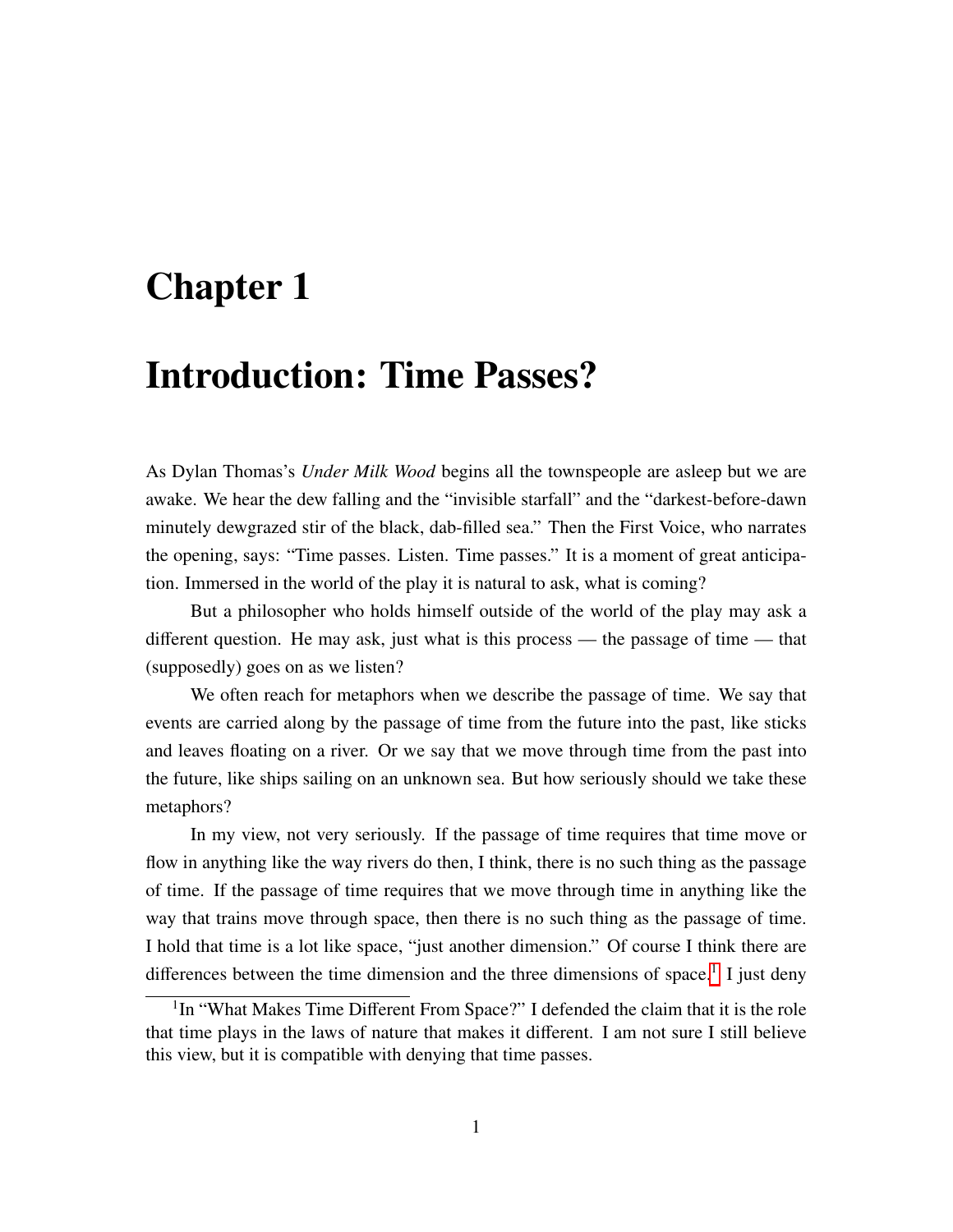that there is some mysterious process, "passage," that time undergoes but space does not.

The claim that time is a lot like space is vague, because it says nothing about which aspects of time and space are similar, or about how similar they are. The theory of time in which this claim of similarity is made more precise is sometimes called the "block universe" theory of time.<sup>2</sup> This book is a defense of the block universe theory's account of the passage of time.

In some contexts it is natural to say that, according to the block universe theory, time does not pass. But in other contexts this is a misleading thing to say. For one thing, it can make the block universe theory sound like a mystical doctrine. Some say "time does not pass" to mean that the temporal aspects of reality are a complete illusion. But the block universe theory is not a form of mysticism. Nor do those of us who accept it think that ordinary people are constantly saying false things when they say that time is flying by, or that the passage of time has got them feeling down. The people who we think say false things are the philosophers who defend alternative theories of the passage of time, not non-philosophers who have given no thought to which theory is correct.

To avoid misleading people it is better to allow that in a sense time passes if the block universe theory is true, but that that passage is "anemic." The theory lacks "robust" passage of time. This raises two questions. First, if the block universe theory lacks robust passage then what might robust passage be? What theories of time are there that do contain robust passage?

Once we know what the alternatives are we can go on to ask the second question. What kind of theory of time should we believe? One with robust passage, or one without? My answer to the second question is, of course, that we should believe the block universe theory. But my argument for this answer will follow an unusual path.

The first thing I am going to do is identify my most worthy opponents, the best theories of robust passage. My sense is that many philosophers think that the block universe theory's most natural opponent is a theory of time called presentism. But I will argue in

<span id="page-2-0"></span><sup>&</sup>lt;sup>2</sup>Sometimes the block universe theory is called "the B-theory of time." But it is just a coincidence that "block" starts with a "b." The term "B-theory" comes from a distinction McTaggart made, which I will discuss in chapter  $\overline{6}$ . One of the earliest defenders of the block universe theory was Bertrand Russell; see for example his 1915 paper "On the Experience of Time." There have been many others since. A recent defense, against a somewhat different opponent than mine, with extensive references, is in chapter 2 of Ted Sider's book *Four-Dimensionalism*.